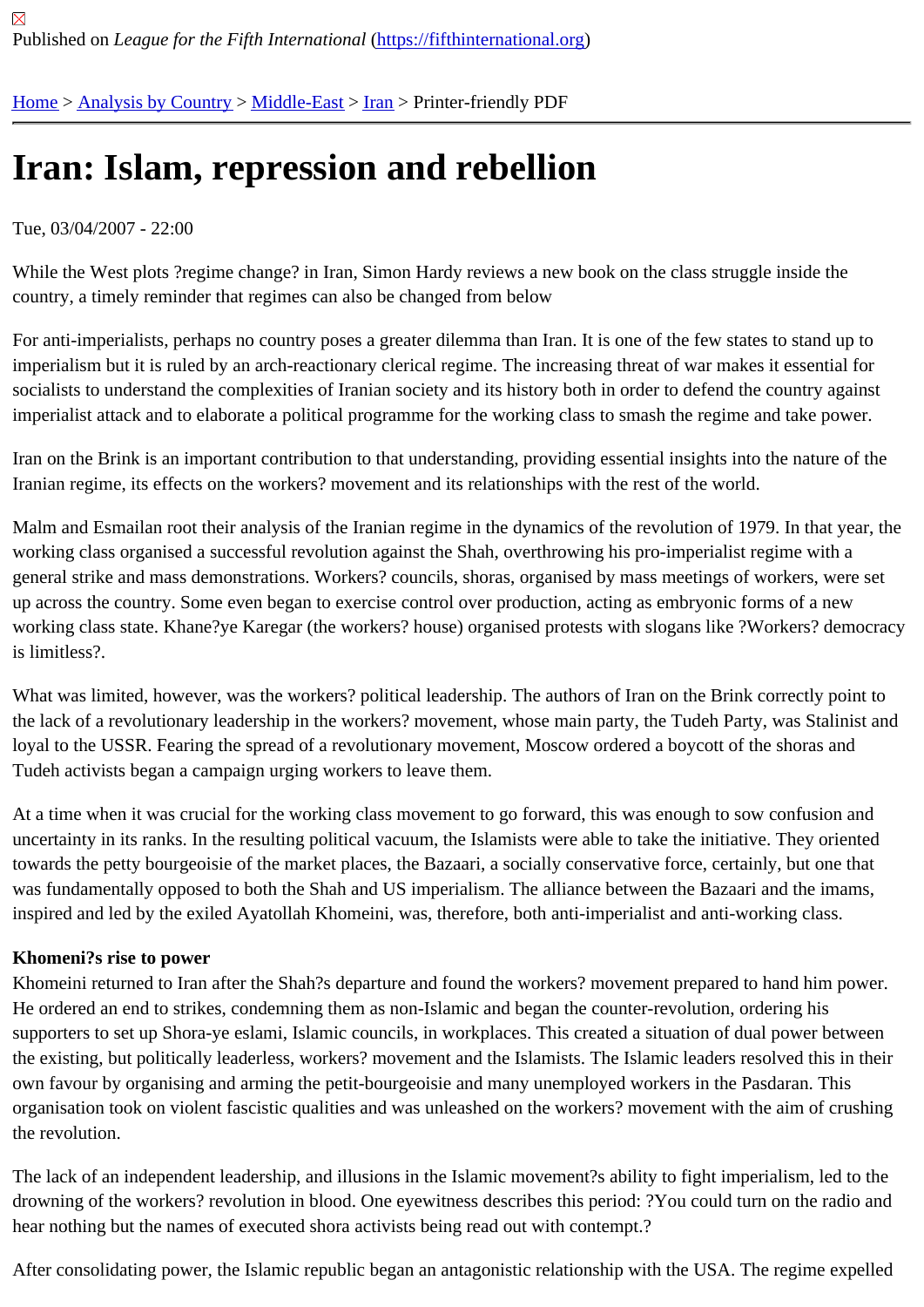US multinationals and established rigid control over industry, nationalising it and using it to enrich the leaders, which led to a generation of ?Millionaire Mullahs?. This contrasted sharply with the abominable conditions of many workers in the country, especially those in the oil fields and the brick-making industry.

Repeated confrontations with the US, including the eight year war with Iraq, in which Saddam Hussein was funded and armed by Washington, served to maintain the Islamic regime?s ?anti-imperialist? credentials as well as justifying repression of oppositionist movements. Nonetheless, as the book makes clear, Tehran also followed a policy aimed at achieving stable relations with the major imperialist powers, particularly via links with the European Union.

#### **Increase in poverty**

Today, the regime?s disastrous economic policies have created mass unemployment. This is used by the bosses to keep down wages and to pressure workers into accepting harsher conditions. As a result of poverty, drug abuse is rife ? 1 in 5 adults abuse drugs on a regular basis. Prostitution is also common as the sole means of income for young women and their families. The number of prostitutes in Tehran alone is estimated to be at least 300,000.

The regime has repeatedly attacked living standards: ?In 2005 the government set the poverty line at \$320 per month. At the same time, it announced a new official minimum wage of \$130 per month ? such arrogance is outstripped by employers who frequently offer wages as low as \$65 a month.?

Another aspect of modern Iran that the book deals with is the role of ethnic minorities. Iran is home to Kurds, Arabs, Baluchis, Azeris and Jews. The state oppression of the Kurds led to a revolt in 2005 after a Kurdish leader was shot dead in the street by Pasdaran thugs. A mass uprising in Kurdish towns and villages was only crushed by the intervention of 100,000 troops.

Similarly, the Arabs live in one of the most oil-rich areas, but see only 1.5 per cent of profit put back into their communities. There were Arab uprisings in April and July 2005 and then again in January 2006.

In summer 2005, a conference of Iranian ethnic minorities, held in London, led to the founding of an organisation to coordinate their struggles. Few of them want to separate from Iran, but all want an end to the Islamic regime. Since the ?minorities?, when totalled up, account for over 50 per cent of the population, their collective action could have a powerful impact.

Other issues are dealt with to illustrate the source of the regime?s power in its anti-imperialist rhetoric, its complete control over resources and production and its violent dictatorship over the working class. When it comes to issues in the news, like the nuclear programme and the possibilities for social change in the country, the authors seek to give some context to the headlines.

Without explicitly saying so, they suggest that anti-imperialists should defend Iran?s nuclear programme. Indeed, they give some credence to the government?s claim that it only wants to reduce the amount of oil that is used internally so that more can be sold internationally. An alternative source of energy has to be found and nuclear power is the first choice.

As the authors point out, both Germany and Japan have civilian nuclear power stations that could be used to create nuclear weapons, but neither of those countries has suffered sanctions or been subjected to detailed international inspection of its facilities. Why should Iran be treated differently?

This is, frankly, rather disingenuous. Tehran is almost undoubtedly trying to develop a nuclear weapon capability and has every right to do so. Perhaps the authors wanted to avoid offending a western audience brought up on hostility to nuclear weapons. Given their own commitment to a class analysis of politics, they would have done better to explain the difference between a principled defence of the right of a semi-colony to possess such weapons and principled opposition to all aspects of the military power of imperialist states, not just nuclear weapons.

Western liberals have generally identified two forces as possible sources of change. One is a reformist movement